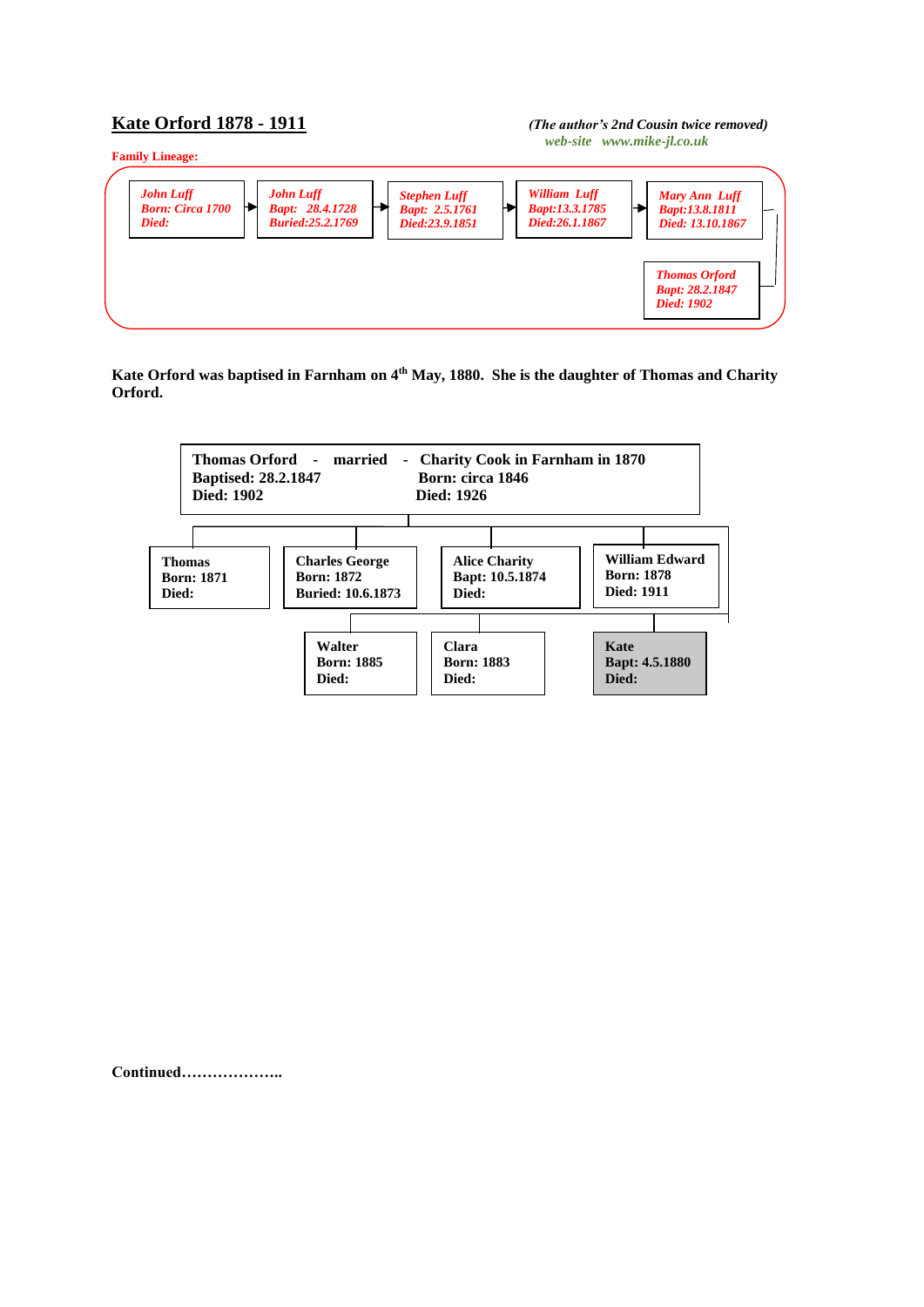| No, of<br>Selasdule             |               | ROAD, STREET, &c., and No. or NAME of HOUSE |                          | <b>HOUSES</b><br>$\begin{tabular}{ll} \multicolumn{1}{l}{\textbf{Tr}} & \multicolumn{1}{l}{\textbf{Unim}}\\ \multicolumn{1}{l}{\textbf{Tr}} & \multicolumn{1}{l}{\textbf{Inびed}}\\ \multicolumn{1}{l}{\textbf{Inuited}} & \multicolumn{1}{l}{\textbf{Unim}}\\ \multicolumn{1}{l}{\textbf{Inuited}} & \multicolumn{1}{l}{\textbf{Unim}}\\ \multicolumn{1}{l}{\textbf{Inuited}} & \multicolumn{1}{l}{\textbf{Unim}}\\ \multicolumn{1}{l}{\textbf{Inuited}} & \multicolumn{1}{l}{\textbf{Inuited}}\\ \multicolumn$ | NAME and Surnamo of cach<br>Person | <b>RELATION</b><br>to<br>Head of Family | CON-<br><b>DITION</b><br>as to<br>Marriage |                    | <b>AGE</b> last<br>Birthday<br>of<br>Males Founder | Varuham<br>Rank, Profession, or OCCUPATION |                                      | WHERE BORN                  | tudn<br>(1) Deaf-aud-<br>(2) Blind<br>(3) Imbedie:<br>(4) Lunatic |
|---------------------------------|---------------|---------------------------------------------|--------------------------|-----------------------------------------------------------------------------------------------------------------------------------------------------------------------------------------------------------------------------------------------------------------------------------------------------------------------------------------------------------------------------------------------------------------------------------------------------------------------------------------------------------------|------------------------------------|-----------------------------------------|--------------------------------------------|--------------------|----------------------------------------------------|--------------------------------------------|--------------------------------------|-----------------------------|-------------------------------------------------------------------|
| 29                              |               | y. Vad Strut                                |                          |                                                                                                                                                                                                                                                                                                                                                                                                                                                                                                                 | Sand Wawter                        | Fraul-Inar                              |                                            | $35 -$             |                                                    | Saugman Worth Butcher                      |                                      | Jurry Fainham               |                                                                   |
|                                 |               |                                             |                          |                                                                                                                                                                                                                                                                                                                                                                                                                                                                                                                 | Websaleth<br>470                   | tirk                                    | $\mathcal{L}^{\dagger}$                    |                    | 556                                                |                                            | Jurriy                               | Vainhan                     |                                                                   |
|                                 |               |                                             |                          |                                                                                                                                                                                                                                                                                                                                                                                                                                                                                                                 | Frank<br>600                       | i kn                                    | st                                         |                    |                                                    | Blacksmith                                 | ûЮ                                   | $\mathcal{L}$               |                                                                   |
|                                 |               |                                             |                          |                                                                                                                                                                                                                                                                                                                                                                                                                                                                                                                 | po.<br>bometre                     | Bauchter Unen                           |                                            |                    | 13                                                 | Scholar                                    | 100                                  | $D^o$ .                     |                                                                   |
| 23                              |               |                                             |                          |                                                                                                                                                                                                                                                                                                                                                                                                                                                                                                                 | 150<br>$u_0$ arina                 | $4 - 0$                                 |                                            |                    |                                                    | $k\overline{\nu}$                          | w                                    | 60                          |                                                                   |
|                                 | $100^{\circ}$ | 60 <sup>o</sup>                             |                          |                                                                                                                                                                                                                                                                                                                                                                                                                                                                                                                 | Hawlies<br>John                    | Frend                                   | Linn                                       | $45 -$             |                                                    | David man                                  | E                                    | <b>STO</b>                  |                                                                   |
|                                 |               |                                             |                          |                                                                                                                                                                                                                                                                                                                                                                                                                                                                                                                 | Mary Ann 10.                       | lista                                   | $_{10}^{19}$                               |                    | .14                                                |                                            | $\sqrt{c}$                           | 250                         |                                                                   |
| $\frac{\partial u}{\partial x}$ | $105^{-}$     | $\mathcal{L}$                               |                          |                                                                                                                                                                                                                                                                                                                                                                                                                                                                                                                 | annie<br>Ete                       | feeter                                  | 10                                         |                    | 75                                                 | Neswaker                                   | $\Lambda$                            | $\Lambda$ o                 |                                                                   |
|                                 |               |                                             |                          |                                                                                                                                                                                                                                                                                                                                                                                                                                                                                                                 | James Robinson                     | Head.                                   | mar tts                                    |                    |                                                    | Carpenter                                  | w                                    | 470                         |                                                                   |
| $2.5 -$                         |               | p o                                         |                          |                                                                                                                                                                                                                                                                                                                                                                                                                                                                                                                 | Tawa Jane De                       | with                                    | rv                                         |                    | <b>ASS</b>                                         | HornSarrico<br>w                           | $\pi$                                | 0 <sup>o</sup>              |                                                                   |
|                                 | 10.4          |                                             |                          |                                                                                                                                                                                                                                                                                                                                                                                                                                                                                                                 | Thomas Mord                        | Head                                    | $rac{34}{4}$                               |                    |                                                    |                                            | $\iota v$                            | re                          |                                                                   |
|                                 |               |                                             |                          |                                                                                                                                                                                                                                                                                                                                                                                                                                                                                                                 | Charles<br>nı<br>Romelo<br>690     | uch                                     | mar                                        |                    | 34                                                 |                                            | АT                                   | AYO                         |                                                                   |
|                                 |               |                                             |                          |                                                                                                                                                                                                                                                                                                                                                                                                                                                                                                                 | alice Charit<br>E                  | $f_{\ell}$                              | tenan.                                     | 16                 |                                                    | Scholan                                    | 470                                  | $\mathcal{L}^{\mathcal{V}}$ |                                                                   |
|                                 |               |                                             |                          |                                                                                                                                                                                                                                                                                                                                                                                                                                                                                                                 | %<br>Villeam<br>420                | Danshta                                 |                                            | $\ddot{3}$         |                                                    | Scholar.                                   | 670                                  | D                           |                                                                   |
|                                 |               |                                             |                          |                                                                                                                                                                                                                                                                                                                                                                                                                                                                                                                 | <b>Ylate</b><br>A                  | où                                      |                                            |                    |                                                    |                                            | 6%                                   | $\Delta$                    |                                                                   |
|                                 |               |                                             |                          |                                                                                                                                                                                                                                                                                                                                                                                                                                                                                                                 | <u>Hatter</u><br>clara.            | Dauchter                                |                                            |                    | 23                                                 |                                            | $h$ <sub><math>\alpha</math></sub> . | 40 <sup>d</sup>             |                                                                   |
| 26                              | 103           | po                                          |                          |                                                                                                                                                                                                                                                                                                                                                                                                                                                                                                                 | Frank Garren                       | Colisin<br>$\frac{1}{18}$               | Grab 31                                    |                    |                                                    | Domester Lectual                           | 60                                   | saalulone                   |                                                                   |
|                                 |               |                                             |                          |                                                                                                                                                                                                                                                                                                                                                                                                                                                                                                                 | mille<br>190                       | Yiik                                    | p0                                         |                    | 26                                                 | Laduay Clata                               | 40rac                                | lim borns                   |                                                                   |
|                                 |               |                                             |                          |                                                                                                                                                                                                                                                                                                                                                                                                                                                                                                                 | Fank<br>100                        | $\delta_{\ell\ell}$                     |                                            | $\overline{5}^{-}$ |                                                    |                                            | Viverce                              | Farn ham                    |                                                                   |
|                                 |               |                                             |                          |                                                                                                                                                                                                                                                                                                                                                                                                                                                                                                                 | Pellie<br>$\sim$                   | Quikta                                  |                                            |                    | 2                                                  | Veholar                                    | $\partial$                           | m                           |                                                                   |
|                                 |               |                                             |                          |                                                                                                                                                                                                                                                                                                                                                                                                                                                                                                                 | Emily<br>60 <sup>o</sup>           | $200 -$                                 |                                            |                    | 5h                                                 |                                            | $\hat{\mathbf{r}}$                   | $A^{\sigma}$                |                                                                   |
|                                 |               |                                             |                          |                                                                                                                                                                                                                                                                                                                                                                                                                                                                                                                 |                                    |                                         |                                            |                    |                                                    |                                            | DO                                   | D <del>ø</del>              |                                                                   |
|                                 |               |                                             |                          |                                                                                                                                                                                                                                                                                                                                                                                                                                                                                                                 |                                    |                                         |                                            |                    |                                                    |                                            |                                      |                             |                                                                   |
| $\mathcal{D}$                   |               |                                             | $\overline{\mathcal{I}}$ |                                                                                                                                                                                                                                                                                                                                                                                                                                                                                                                 |                                    |                                         |                                            |                    | 13                                                 |                                            |                                      |                             |                                                                   |
| $\mathcal{F}$                   |               | Total of Houses                             | 13                       |                                                                                                                                                                                                                                                                                                                                                                                                                                                                                                                 |                                    | Total of Males and Females              |                                            | 9                  |                                                    |                                            |                                      |                             |                                                                   |
|                                 |               |                                             |                          |                                                                                                                                                                                                                                                                                                                                                                                                                                                                                                                 |                                    |                                         |                                            |                    |                                                    |                                            |                                      |                             |                                                                   |

## **The 1881 Census shows Kate, aged 1, living with her family at 104 East Street, Farnham.**

| <b>Name</b>                 | Position in Condition Age/Sex |                |                        | <b>Profession</b> | <b>Birth Place</b>     |
|-----------------------------|-------------------------------|----------------|------------------------|-------------------|------------------------|
|                             | House                         |                |                        |                   |                        |
| <b>Thomas Orford</b>        | Head                          | Married        | 34 Male                |                   | <b>Farnham, Surrey</b> |
| <b>Charity Orford</b>       | Wife                          | <b>Married</b> | 34 F/male              |                   | <b>Farnham, Surrey</b> |
| <b>Thomas Orford</b>        | <b>Son</b>                    |                | <b>10 Male</b>         | School            | <b>Farnham, Surrey</b> |
| <b>Alice Charity Orford</b> | <b>Daughter</b>               |                | <b>7 F/male School</b> |                   | <b>Farnham, Surrey</b> |
| William Orford              | Son                           |                | 3 Male                 |                   | <b>Farnham, Surrey</b> |
| <b>Kate Orford</b>          | <b>Daughter</b>               |                | 1 F/male               |                   | <b>Farnham, Surrey</b> |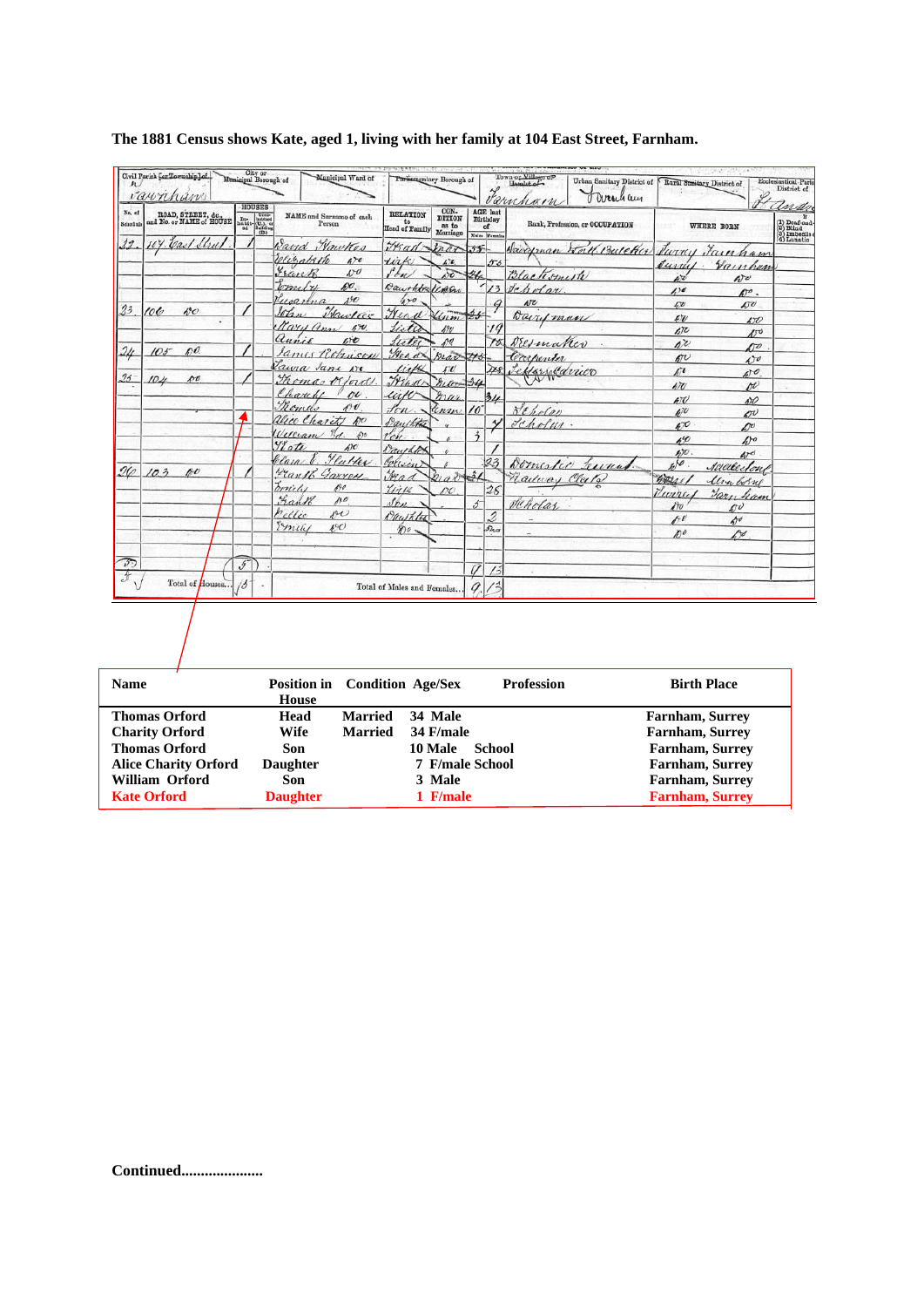**The 1891 Census shows Kate, now aged 10, living with her family at 46 East Street, Farnham. Kate is attending school.**

|                                      | Civil Parish<br>et FARNHAM                                              |                               | Municipal Beronal        | Massissal Wash                                    |                                         | Urban Sanitary District<br><b>FARNHAM</b>           |                                                                | Bornl-Sanitary District<br>Town or Village or Hamlet<br>FARNHAM |              |                           |                      | $\begin{tabular}{l} \bf Purlinometry \; Beosegh \; or \\ \begin{tabular}{c} \multicolumn{3}{c}{\textbf{\textit{D}}} \\ \multicolumn{3}{c}{\textbf{\textit{D}}} \\ \multicolumn{3}{c}{\textbf{\textit{D}}} \\ \multicolumn{3}{c}{\textbf{\textit{D}}} \\ \multicolumn{3}{c}{\textbf{\textit{D}}} \\ \multicolumn{3}{c}{\textbf{\textit{D}}} \\ \multicolumn{3}{c}{\textbf{\textit{D}}} \\ \multicolumn{3}{c}{\textbf{\textit{D}}} \\ \multicolumn{3}{c}{\textbf{\textit{D}}} \\ \multicolumn{3}{c$<br>unlawa | Ecclesimtical Parish or<br>Bemary RRNHAM                                       |
|--------------------------------------|-------------------------------------------------------------------------|-------------------------------|--------------------------|---------------------------------------------------|-----------------------------------------|-----------------------------------------------------|----------------------------------------------------------------|-----------------------------------------------------------------|--------------|---------------------------|----------------------|-------------------------------------------------------------------------------------------------------------------------------------------------------------------------------------------------------------------------------------------------------------------------------------------------------------------------------------------------------------------------------------------------------------------------------------------------------------------------------------------------------------|--------------------------------------------------------------------------------|
| Cola. 1<br>No. of<br><b>Sebadule</b> | $\overline{a}$<br>ROAD, STEEET, &c. and<br>No. or NAME of HOUSE         | $\mathbf{a}$<br>HOUSES.<br>基礎 | õ<br><b>Fierday</b><br>W | NAME and Summar of<br>each Person                 | <b>BELATION</b><br>to<br>Head of Family | $\mathbf{H}$<br>COM-<br>DI710N<br>ss to<br>Marriage | 10<br>$\bullet$<br>AGE last<br>Birthday<br>at<br>Males (Lounds | $11$<br>PROFESSION OF COOUPATION                                | Employer     | 19   18   14<br>Response  | $\frac{3000}{25000}$ | $\overline{15}$<br>WHERE BORN                                                                                                                                                                                                                                                                                                                                                                                                                                                                               | 16<br>(2) Bearing 14<br>(3) Bind<br>(3) Equation Imbook<br>(3) Lanation Imbook |
|                                      |                                                                         | د                             |                          | archer<br>robel                                   | sur                                     |                                                     |                                                                |                                                                 |              |                           | Χ                    | lin<br>dow<br>Elefeed<br><b>MARA</b>                                                                                                                                                                                                                                                                                                                                                                                                                                                                        |                                                                                |
| 45                                   | <i>bash</i>                                                             |                               |                          | Charlotte<br>$n_{\mathcal{H}}$<br>Charlotta<br>ho | dead<br>tans                            | lock<br>o                                           |                                                                | assampsores<br>Assomahar                                        |              |                           | x                    | Farnham                                                                                                                                                                                                                                                                                                                                                                                                                                                                                                     |                                                                                |
|                                      |                                                                         |                               |                          | Thomas<br>to                                      | lon<br>Head                             | ρ<br>m                                              | y.                                                             | sachifulders.<br>timmy<br>agricultural                          |              | $\times$<br>x             |                      | do<br>do<br>do<br>do                                                                                                                                                                                                                                                                                                                                                                                                                                                                                        |                                                                                |
| $\mu_{\theta}$                       | bo<br>ub                                                                |                               |                          | Thomas Wooderson<br>lane<br>do                    | lande                                   | m,                                                  |                                                                |                                                                 |              |                           |                      | Godslimme<br>do                                                                                                                                                                                                                                                                                                                                                                                                                                                                                             |                                                                                |
| wy                                   | $\oint \oint$<br>1/5                                                    |                               |                          | Asal.<br>Course<br>Charles<br>Tweens              | Violet<br>Head                          | $\boldsymbol{\sigma}$<br>m)                         | ₹                                                              | Jeneral                                                         |              | $\boldsymbol{\mathsf{x}}$ |                      | Withen<br>Eures<br>Poke<br>Hart<br>Charit                                                                                                                                                                                                                                                                                                                                                                                                                                                                   | A Croud<br>From<br>$500 - 692$                                                 |
|                                      |                                                                         |                               |                          | Marn Com<br>do                                    | wife                                    | m                                                   | 45                                                             |                                                                 |              |                           |                      | Winchieler<br>d<br>d<br>do                                                                                                                                                                                                                                                                                                                                                                                                                                                                                  |                                                                                |
|                                      |                                                                         |                               |                          | Stelle<br>do<br>Ime                               | len ion<br>Plex dens                    |                                                     | $\lambda_{\epsilon}$<br>ą                                      | Scholar                                                         |              |                           |                      | do                                                                                                                                                                                                                                                                                                                                                                                                                                                                                                          |                                                                                |
|                                      |                                                                         | $\lambda$                     |                          | do<br>mein am<br>Robert<br>do                     | Please dans<br>Stea Ran                 |                                                     |                                                                | Peholer                                                         |              |                           |                      | $\mu$<br>do<br>d                                                                                                                                                                                                                                                                                                                                                                                                                                                                                            |                                                                                |
| $\overline{12}$                      | $\phi_{\theta}$<br>ub.                                                  |                               |                          | Komas<br>beford                                   | Head                                    | m                                                   | ÀÝ                                                             | avil letter<br>Carrier                                          |              | Χ                         |                      | Puring<br>Fernham                                                                                                                                                                                                                                                                                                                                                                                                                                                                                           |                                                                                |
|                                      |                                                                         |                               |                          | <sup>1</sup> do<br>Chariti<br>Promas<br>áo        | luife<br>len                            | $\overline{m}$                                      | 含                                                              | inorm                                                           |              | X                         |                      | do<br>de<br>do<br>do                                                                                                                                                                                                                                                                                                                                                                                                                                                                                        |                                                                                |
|                                      |                                                                         |                               |                          | William<br>ho<br>Kale<br>do                       | low<br>dow                              |                                                     | ÷<br>æ                                                         | Durmy<br>Perder                                                 |              | v                         |                      | <b>do</b><br>do<br>do<br>u.c                                                                                                                                                                                                                                                                                                                                                                                                                                                                                |                                                                                |
|                                      |                                                                         |                               |                          | Clera<br>Lo                                       | saur                                    |                                                     | ✓                                                              | Peholen                                                         |              |                           |                      | do                                                                                                                                                                                                                                                                                                                                                                                                                                                                                                          |                                                                                |
| 49                                   | H<br>w                                                                  |                               |                          | Walter<br>do<br>towles<br>Krainett                | Van<br>Read                             | frit                                                | ď                                                              | Pedalen<br>remaries<br>4400                                     |              |                           | ×.                   | do<br>do<br>Benko<br>White<br>Walthe                                                                                                                                                                                                                                                                                                                                                                                                                                                                        |                                                                                |
|                                      |                                                                         |                               |                          | do<br>Beland                                      | ien<br>sam                              | ,                                                   |                                                                | appropriace<br>rivertin<br>nicel form                           |              | x<br>x                    |                      | lin<br>inter<br>huran<br>Lo                                                                                                                                                                                                                                                                                                                                                                                                                                                                                 |                                                                                |
|                                      |                                                                         |                               |                          | Rimett<br>do<br>ho<br>Lillian                     | saur                                    | g                                                   |                                                                | Beno.<br>Peholes                                                |              |                           |                      | Kings<br>函<br>Ň.<br>7                                                                                                                                                                                                                                                                                                                                                                                                                                                                                       |                                                                                |
|                                      |                                                                         |                               |                          | $\mathbf{v}$<br>albert<br>lleis<br>d a            | Lan<br>bauer                            |                                                     | 啄<br>$\frac{1}{2}$                                             | Peloles<br>Scholar                                              |              |                           |                      | Hynkam<br>uès<br>do<br>ds                                                                                                                                                                                                                                                                                                                                                                                                                                                                                   |                                                                                |
|                                      | $\overline{\mathbb{A}}$<br>50   48                                      |                               |                          | Henry<br>numell                                   | Eral                                    | n                                                   | ¥<br>X                                                         | Barnfan                                                         | $\mathbf{x}$ |                           |                      | interested<br>do<br>do                                                                                                                                                                                                                                                                                                                                                                                                                                                                                      |                                                                                |
|                                      |                                                                         |                               |                          | Palinher<br>alo<br>do<br>Kennet                   | line<br>لأولى                           | Ĥ.                                                  | ₩                                                              |                                                                 |              |                           |                      | lasking<br>do                                                                                                                                                                                                                                                                                                                                                                                                                                                                                               |                                                                                |
|                                      |                                                                         |                               |                          | $\omega$<br>such<br>do<br>Henry<br>mensell        | Leur<br>Tai hay                         | 6.31                                                | ٧Ó<br><b>X</b>                                                 | Peholar<br>٣                                                    |              |                           |                      | $\boldsymbol{\ell}$<br>Tilford Jame<br>Lo<br>$\mathcal{U}$                                                                                                                                                                                                                                                                                                                                                                                                                                                  |                                                                                |
| w                                    | Total of Houses and of )<br>Tonomonts with lass !<br>than Five Rooms  ) | b<br>٠                        | ь                        |                                                   | Total of Makes and Females. 16          |                                                     | $\frac{1}{2}$                                                  |                                                                 |              |                           |                      |                                                                                                                                                                                                                                                                                                                                                                                                                                                                                                             |                                                                                |

| <b>Name</b>           | Position in Condition Age/Sex<br>House |                |             | <b>Profession</b>     | <b>Birth Place</b>     |
|-----------------------|----------------------------------------|----------------|-------------|-----------------------|------------------------|
| <b>Thomas Orford</b>  | Head                                   | <b>Married</b> | 44 Male     | <b>Letter Carrier</b> | Farnham, Surrey        |
| <b>Charity Orford</b> | Wife                                   | <b>Married</b> | 34 F/male   |                       | <b>Farnham, Surrey</b> |
| <b>Thomas Orford</b>  | Son                                    | <b>Single</b>  | 20 Male     | Groom                 | Farnham, Surrey        |
| William Orford        | Son                                    |                | 13 Male     | Groom                 | Farnham, Surrey        |
| <b>Kate Orford</b>    | <b>Daughter</b>                        |                | $10$ F/male | <b>School</b>         | <b>Farnham, Surrey</b> |
| Clara Orford          | <b>Daughter</b>                        |                | 8 F/male    | School                | <b>Farnham, Surrey</b> |
| <b>Walter Orford</b>  | Son                                    |                | 6 Male      | <b>School</b>         | Farnham, surrey        |

**Continued………….**